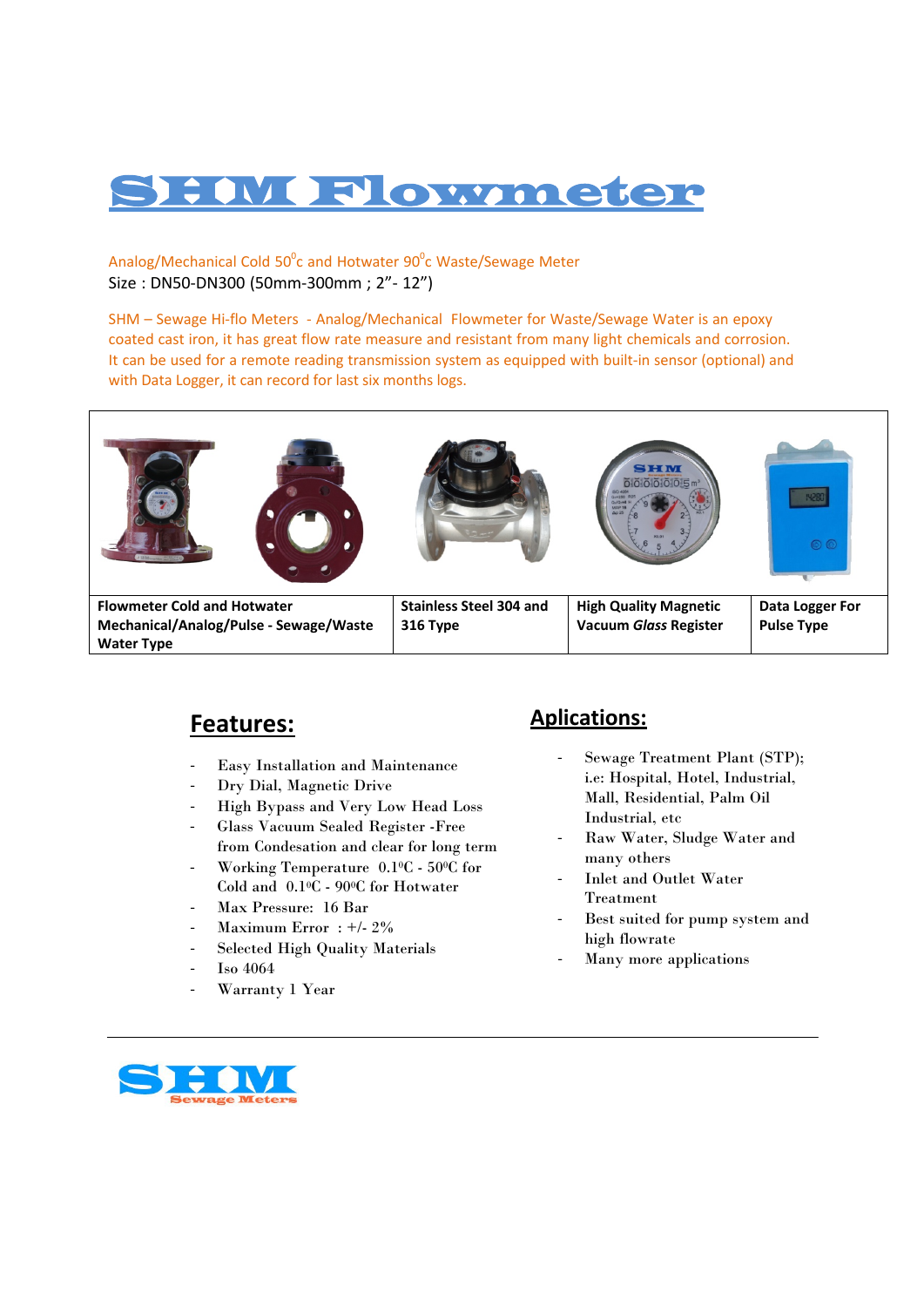## **Technical Specifications:**

|              |        |           | <b>Max</b>  | <b>Continues</b> | <b>Transitional</b> | Min         |  |
|--------------|--------|-----------|-------------|------------------|---------------------|-------------|--|
| <b>Size</b>  |        |           | <b>Flow</b> | <b>Flow</b>      | <b>Flow</b>         | <b>Flow</b> |  |
| <b>DN</b>    | Inch   | <b>MM</b> | Qmax        | Qn               | Qt                  | Qmin        |  |
|              |        |           | $M^3$ /Hour |                  |                     |             |  |
| <b>DN50</b>  | 2"     | 50        | 30          | 15               | $\overline{3}$      | 0.45        |  |
| <b>DN65</b>  | 2.5"   | 65        | 50          | 25               | 5                   | 0.75        |  |
| <b>DN80</b>  | 3"     | 80        | 80          | 40               | 8                   | 1.2         |  |
| <b>DN100</b> | 4"     | 100       | 120         | 60               | 12                  | 1.8         |  |
| <b>DN125</b> | 5"     | 125       | 200         | 100              | 20                  | 3           |  |
| <b>DN150</b> | 6"     | 150       | 300         | 150              | 30                  | 4.5         |  |
| <b>DN200</b> | 8"     | 200       | 500         | 250              | 50                  | 7.5         |  |
| <b>DN250</b> | $10$ " | 250       | 800         | 400              | 80                  | 12          |  |
| <b>DN300</b> | 12"    | 300       | 1200        | 600              | 120                 | 18          |  |

# **Dimensions:**

| <b>Size</b>  | L Length  | H High | <b>Connection Flange</b> | Weight              |            |
|--------------|-----------|--------|--------------------------|---------------------|------------|
|              |           |        | D <sub>1</sub>           | D <sub>2</sub> Bolt |            |
|              | <b>MM</b> |        | <b>Outside</b>           | <b>Inner</b>        | <b>Kgs</b> |
|              |           |        | <b>Diameter</b>          | <b>Diameter</b>     |            |
| <b>DN50</b>  | 200       | 272    | 165                      | 125                 | 10         |
| <b>DN65</b>  | 200       | 274    | 185                      | 145                 | 11         |
| <b>DN80</b>  | 225       | 281    | 200                      | 160                 | 16         |
| <b>DN100</b> | 250       | 291    | 220                      | 180                 | 17         |
| <b>DN125</b> | 250       | 312    | 250                      | 210                 | 21         |
| <b>DN150</b> | 300       | 341    | 285                      | 240                 | 30         |
| <b>DN200</b> | 350       | 384    | 340                      | 295                 | 41         |
| <b>DN250</b> | 450       | 435    | 405                      | 350                 | 66         |
| <b>DN300</b> | 500       | 486    | 445                      | 400                 | 100        |